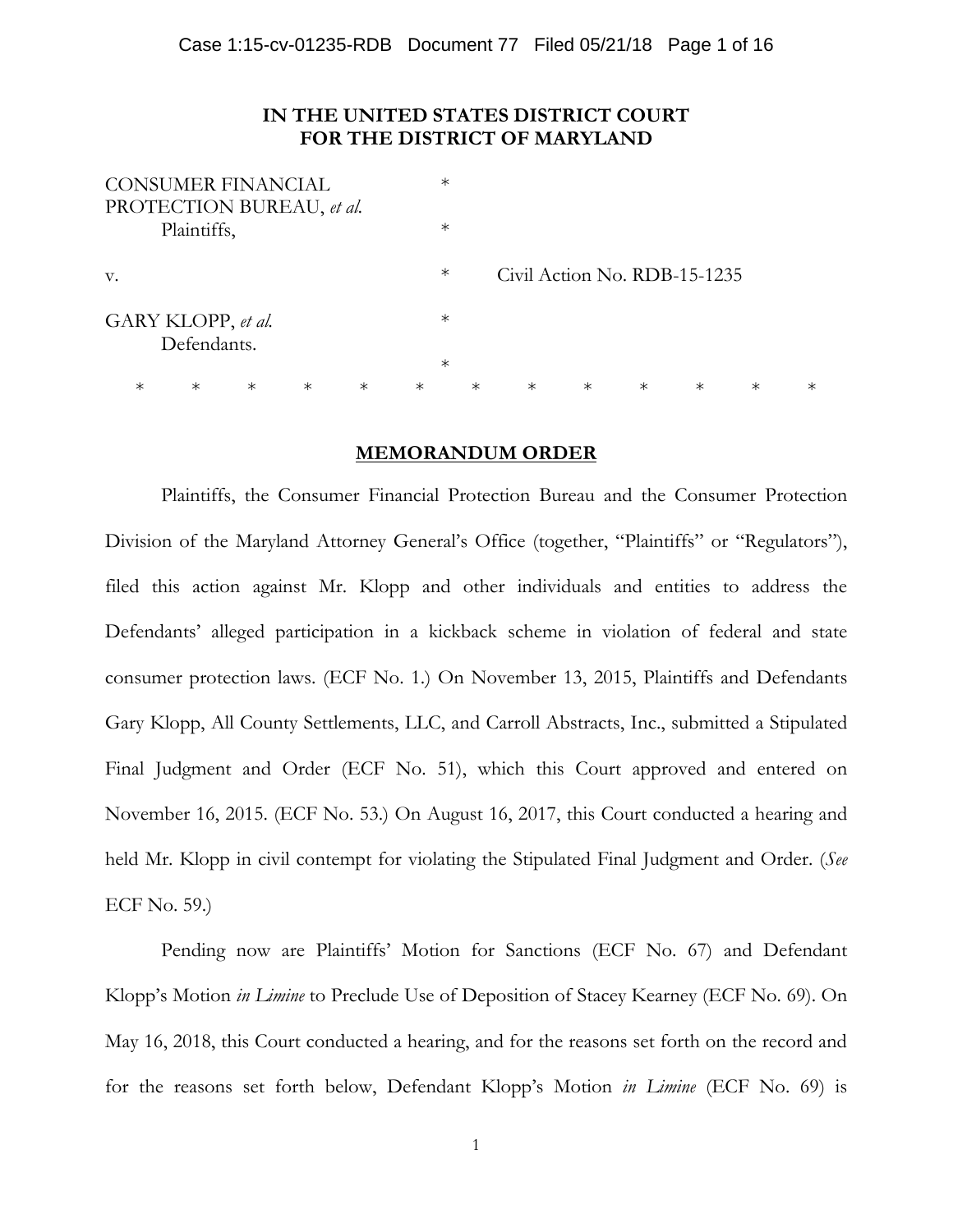GRANTED,1 and Plaintiffs' Motion for Sanctions (ECF No. 67) is GRANTED IN PART and DENIED IN PART. More specifically:

- 1. Mr. Klopp SHALL PAY \$526,796.36 to the Plaintiffs.
	- a. Any supersedeas bond to stay the enforcement of this monetary judgment must amount to \$632,655.63 and be posted within 14 days of any notice of appeal.
- 2. Mr. Klopp is completely BARRED from the mortgage industry for a period of TWO YEARS, starting TEN DAYS after the entry of this Order.
	- a. He may collect his base salary through the date of the sanctions hearing, May 16, 2018, but may not receive any compensation from Peoples Bank for work after that date.
	- b. This Order does not prohibit payments or reimbursements related to the requisite transfer of any assets or other interests in Peoples Bank.
- 3. Mr. Klopp SHALL POST this Sanctions Order to the Nationwide Mortgage Licensing System and Registry website within 60 days of this Order.

# **BACKGROUND**

On April 29, 2015, Plaintiffs filed a Complaint against Mr. Klopp and other individuals and entities alleging violations of the Real Estate Settlement Procedures Act ("RESPA"), 12 U.S.C. § 2607(a), the Consumer Financial Protection Act of 2010, 12 U.S.C. § 5536(a)(1)(A), and the Maryland Consumer Protection Act, Md. Code Ann., Com. Law §§ 13-101 through 13-501 (2013 Repl. Vol.). (ECF No. 1.) On November 13, 2015, Plaintiffs and Defendants

<sup>1</sup> In this motion *in limine*, Mr. Klopp objects to the Kearney deposition as irrelevant and as having been conducted without leave of this Court. The deposition took place after the Plaintiffs filed their opening sanctions brief but before they filed their reply brief. The Plaintiffs have not opposed this motion *in limine* despite briefly citing Kearney's testimony as to her interest in purchasing the Owings Mills branch. This Court hereby GRANTS this motion because the Plaintiffs have not opposed the motion and because this Court sees no need to rely on the Kearney deposition to resolve the issue of sanctions.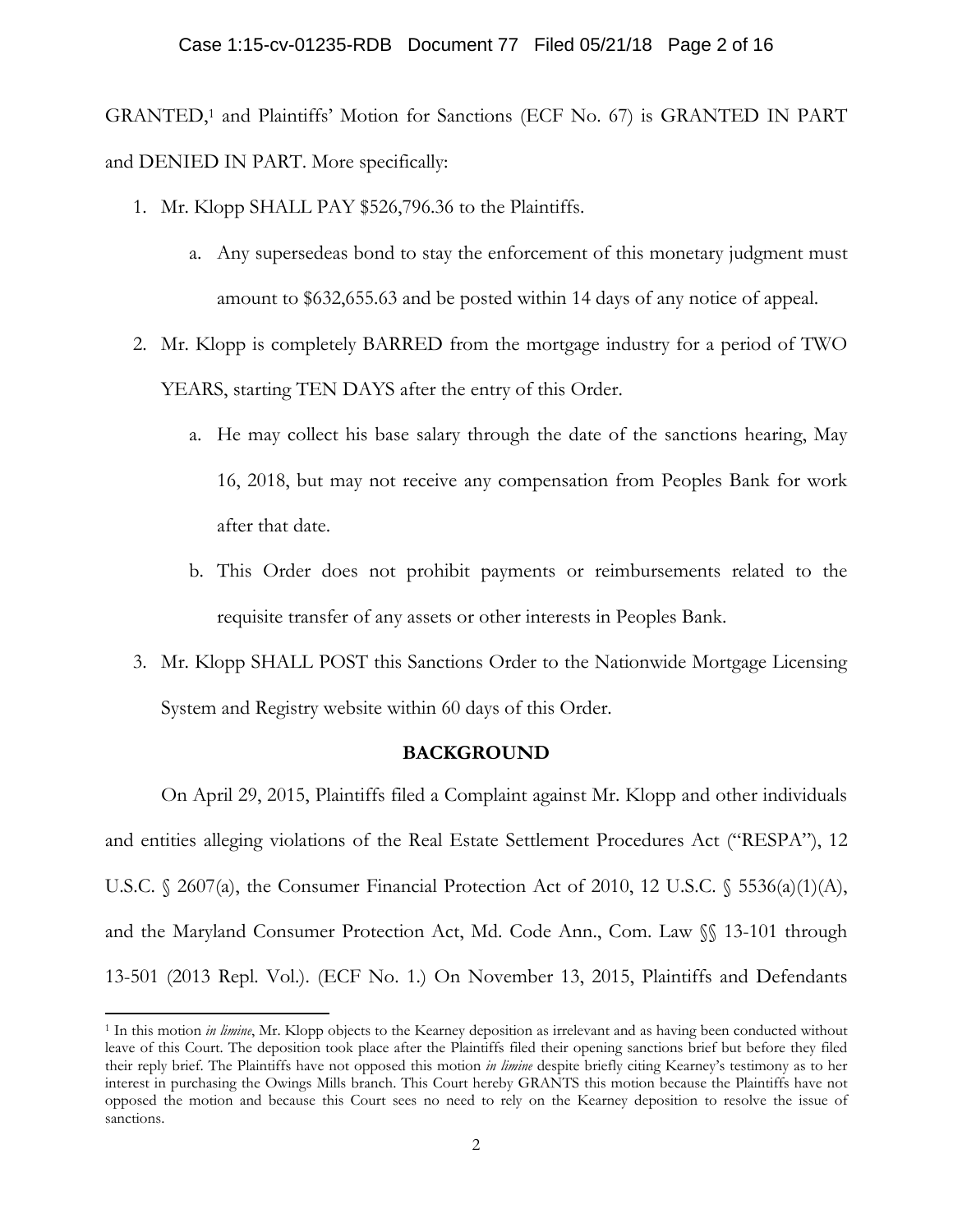Gary Klopp, All County Settlements, LLC, and Carroll Abstracts, Inc., submitted a Stipulated

Final Judgment and Order (ECF No. 51), which this Court approved and entered on

November 16, 2015. (ECF No. 53, hereinafter "Final Judgment Order.")

While these three Defendants neither admit nor deny the allegations (*id.* at ¶ 3), the

Final Judgment Order, in relevant part, has imposed the following conduct requirements.

- 8. Pursuant to 12 U.S.C.  $\frac{1}{5}$  5565(a)(2)(G), Defendants are limited from participation in the Mortgage Industry for two years from the Effective Date as follows:
	- a. Defendants are prohibited from contacting, soliciting, or otherwise dealing with consumer borrowers or loan applicants in any capacity with regard to any mortgage business; and
	- b. Defendants are prohibited from contacting, soliciting, or otherwise dealing with any third party businesses engaged in offering any settlement service.
	- c. These limitations shall not prohibit Defendant Klopp from acting solely as a personnel or human-resources manager for a mortgage business operated by an FDIC insured banking institution, including providing personnel or human-resources-related management and administrative functions with regard to National Mortgage Licensing System-registered loan originators, as that term is defined in Md. Fin. Inst. Code Ann. §11- 601.
- 9. Within 60 days of the Effective Date, Defendant Klopp must disclose this action and Order to NMLSR and, in accordance with NMLSR procedure, upload an electronic copy of this Order.

(ECF No. 53 at 5-6.) The Final Judgment Order also includes various reporting requirements

related to personal contact information and business activities. (*Id.* at ¶¶ 15-17.)

On June 7, 2017, the Plaintiffs filed an Application for an Order to Show Cause Why

Gary Klopp Should Not Be Held in Contempt. (ECF No. 54.) This Court issued the requested

Show Cause Order on July 18, 2017. (ECF No. 55.) On August 16, 2017, the parties offered

testimony and documentary evidence regarding Mr. Klopp's compliance – or lack thereof –

with the reporting requirements and the conduct prohibitions. Mr. Klopp testified that he has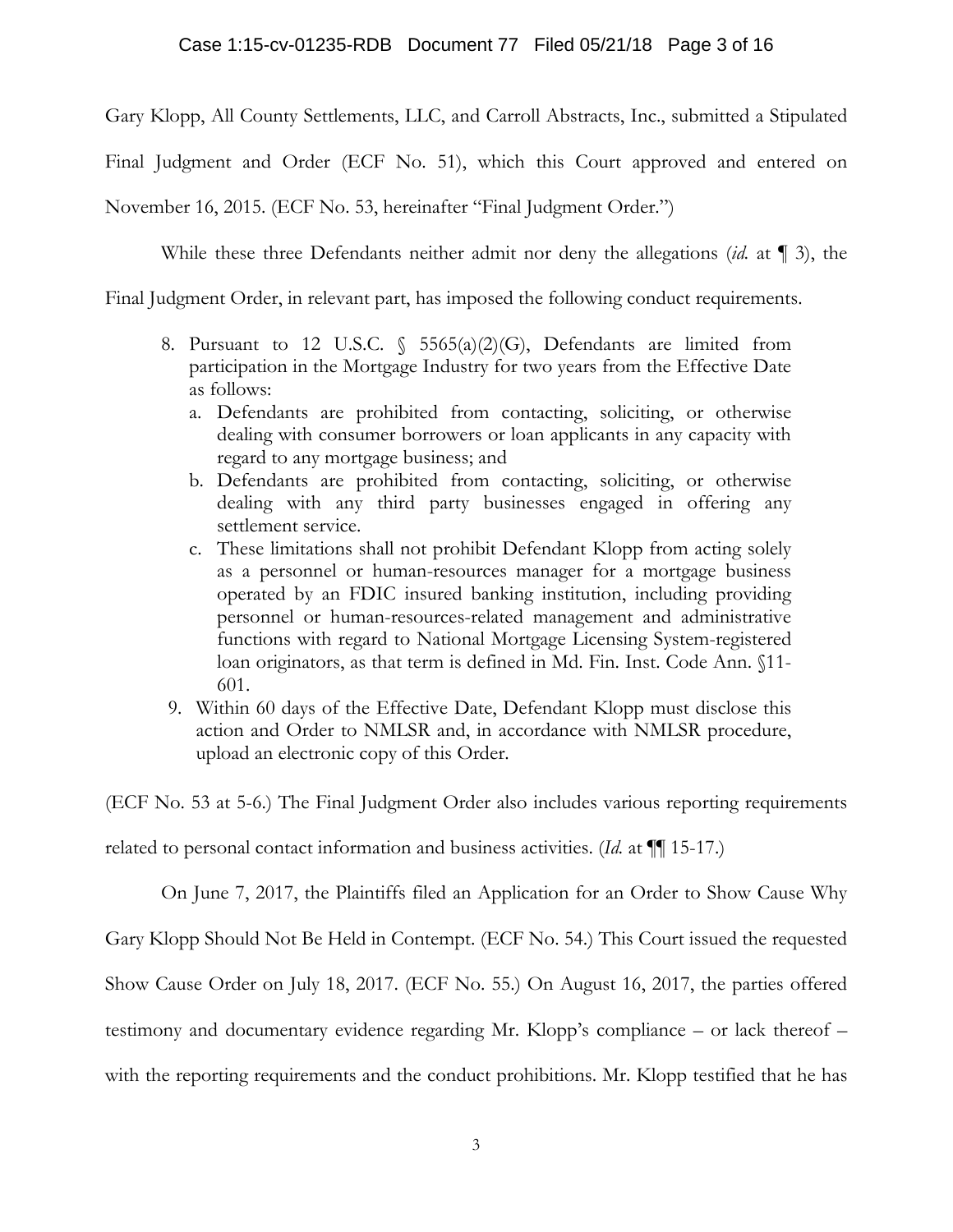#### Case 1:15-cv-01235-RDB Document 77 Filed 05/21/18 Page 4 of 16

been working for Peoples Bank & Trust Company ("Peoples Bank") and that his management contract and compensation plan have not changed since the entry of the Final Judgment Order. He receives a small salary<sup>2</sup> for his duties as an HR manager plus additional compensation based on the profitability of his branches. At the August 16, 2017 hearing, Stacey Kearney, an employee at the Peoples Bank branch in Owings Mills, Maryland, testified that Mr. Klopp had ultimate control of that branch, which employed over 100 people. The evidence at the hearing also established that Mr. Klopp has owned and operated a Peoples Bank branch in California. Both branches focus entirely on brokering mortgages.

 At the conclusion of the contempt hearing on August 16, 2017, this Court held Mr. Klopp in civil contempt, for the reasons stated on the record, for violating numerous provisions of the Final Judgment and Order. (ECF No. 59.) Specifically, it held that Mr. Klopp violated Paragraph 8 of the Final Judgment and Order by continuing to own and operate Peoples Bank branches in Owings Mills, Maryland and in California and by engaging in all aspects of running his mortgage businesses. In this regard, this Court specifically stated, "It is undisputed that Mr. Klopp has continued to own and operate a mortgage business; in my opinion, in a clear violation of this Court's [O]rder." This Court also held that Klopp violated Paragraph 9 by failing to upload a copy of the Final Judgment and Order to the Nationwide Mortgage Licensing System and Registry ("NMLSR"), and that he violated the reporting requirements (*see* ECF No. 53 at ¶¶15-17) by failing to inform the Plaintiffs of his address in California and his ownership and control of a Peoples Bank branch in California.3

<sup>2</sup> His compensation policy provides for a "base salary of \$2,000 per month." (ECF No. 57-3.)

<sup>&</sup>lt;sup>3</sup> The Plaintiffs also argued at the contempt hearing that Klopp violated Paragraph 7 of the Final Judgment Order by accepting kickbacks in the form of free lunches, but this Court found that Plaintiffs failed to establish such a violation.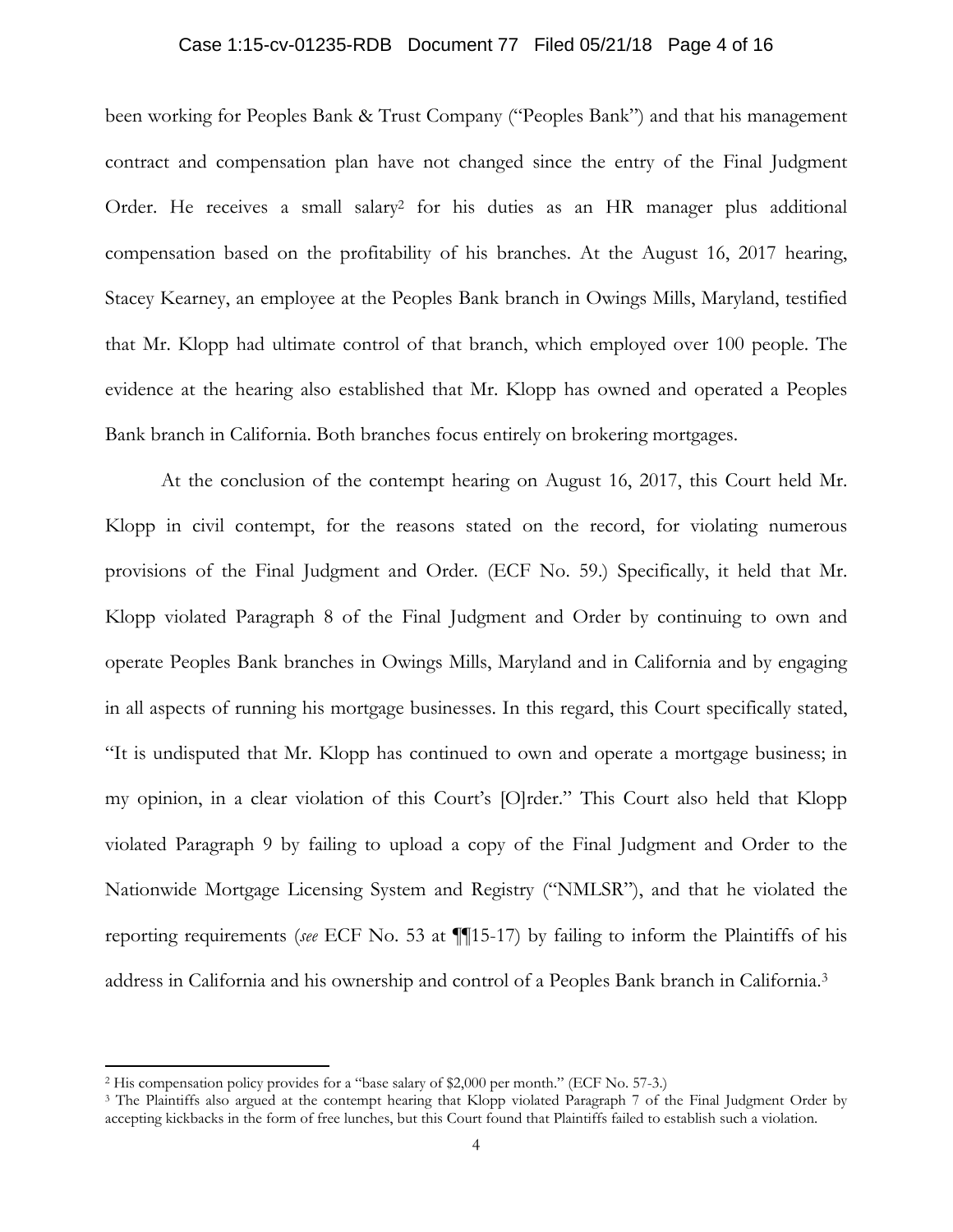### Case 1:15-cv-01235-RDB Document 77 Filed 05/21/18 Page 5 of 16

The Court then held *sub curia* the issue of sanctions. After jointly seeking an extension of time (ECF Nos. 63-64), the parties submitted their sanctions briefs (ECF Nos. 67-71). The Regulators seek (1) disgorgement of *all* of Klopp's income from People Bank from the date of Judgment until the date of compliance, whenever that appears to be; and (2) a lifetime ban from the industry, without an exception for human resources ("HR") work. Mr. Klopp argues that these proposed sanctions are inappropriately punitive.

These initial briefs, however, did not fully address the Court's concerns, so this Court requested brief status reports on Mr. Klopp's efforts to comply with this Court's Orders. Mr. Klopp's Status Report states:

Since the Hearing and Order, Mr. Klopp has served as a personnel or human resources manager of the Owings Mills branch, a permitted activity under Paragraph 8(c) of the Stipulated Final Judgment. He has had no communications with consumers or title companies. He . . . has not originated any consumer loans.

(ECF No. 72.) The Plaintiffs contend that Mr. Klopp's wage income "exceeds what might be expected of a personnel or human-resources manager." (ECF No. 73.) After receiving the parties' status reports, this Court scheduled a hearing for May 16, 2018, and requested that Mr. Klopp submit updated income information. On Friday, May 11, 2018, Mr. Klopp provided the requested income data.4 This data is summarized in Court's Table A below.

<sup>4</sup> This submission came in the form of three exhibits. Exhibit 1 featured pay stubs from Peoples Bank for the period November 16, 2015 through April 27, 2018, the most recent pay period. Exhibit 2 includes spreadsheets indicating Mr. Klopp's earnings, tax withholdings, and benefits. The first spreadsheet covers the period November 16, 2015 through November 19, 2016. The second covers the period November 20, 2017 through April 27, 2018. Exhibit 3 provides a highlevel summary of the two spreadsheets in Exhibit 2. These documents were not formally introduced as exhibits during the hearing. Rather, Mr. Klopp affirmed the Court's summary of the data therein.

To provide additional clarity, this Court notes that Mr. Klopp's spreadsheets feature an "Earnings" column that does not include the 401(k) match benefits. Mr. Klopp's spreadsheets also feature a "Net Pay" column that deducts benefits such as 401(k) and medical. (*See* Exs. 2-3.) This approach appears to reflect how the payments are labelled on the pay stubs, but Mr. Klopp does "not seek any credit for those deductions." (ECF No. 71).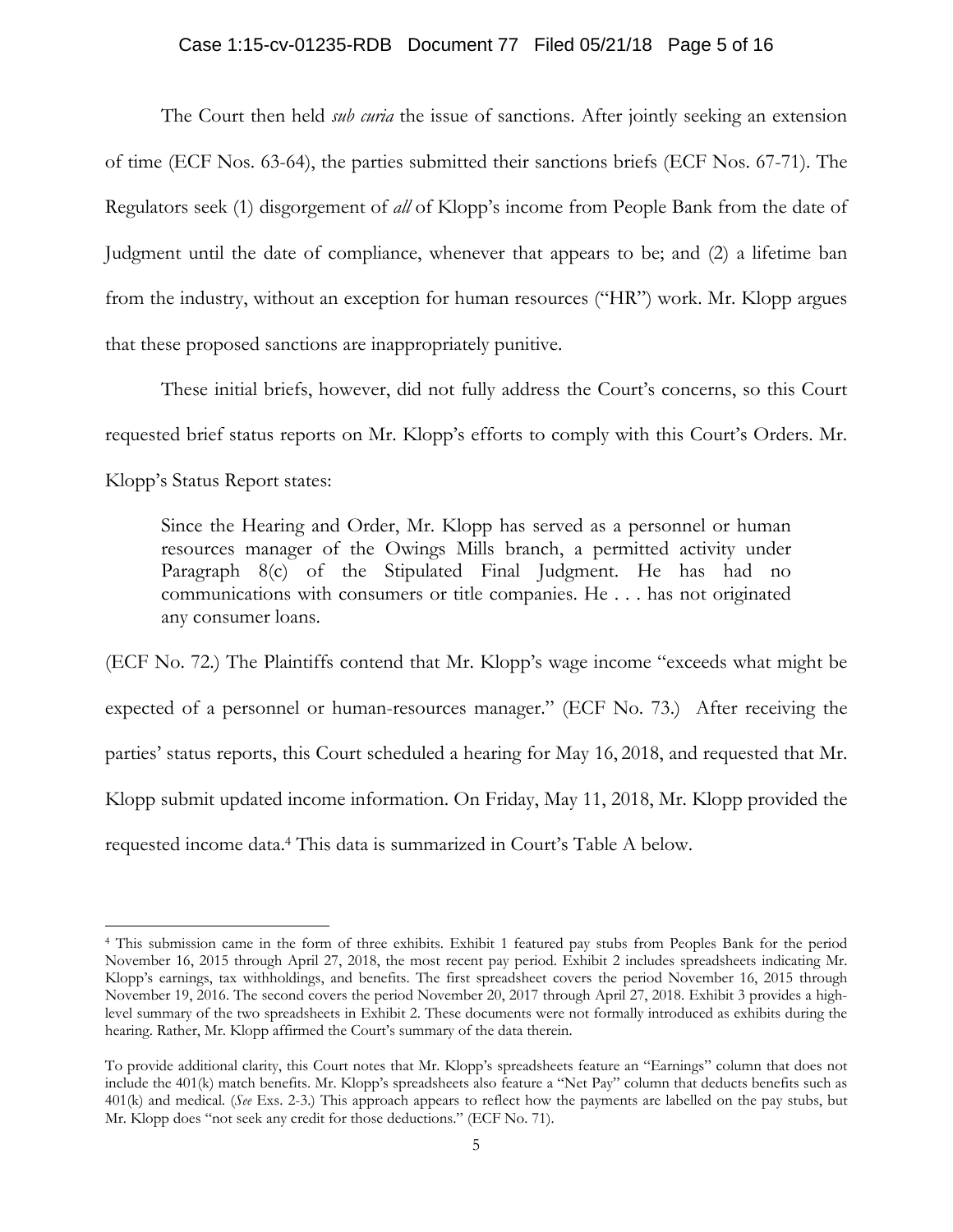| Court's Table A                                                                                                                |                                                                                                                |                                                                                                  |                 |  |  |  |  |
|--------------------------------------------------------------------------------------------------------------------------------|----------------------------------------------------------------------------------------------------------------|--------------------------------------------------------------------------------------------------|-----------------|--|--|--|--|
| <b>Peoples Bank Payroll Dates</b>                                                                                              | Earnings                                                                                                       | <b>Taxes</b>                                                                                     |                 |  |  |  |  |
| 11/16/2015<br>(Entry of Final Judgment Order)<br>to<br>11/19/2017<br>(nearest payday to 2 years after Final Judgment<br>Order) | $401(k)$ deductions<br>$401(k)$ match<br>$401(k)$ loan<br>Dental<br>Medical<br>Other Income<br><b>SUBTOTAL</b> | \$50,000.00<br>\$15,200.00<br>\$0.00<br>\$1,080.75<br>\$8,145.00<br>\$870,774.25<br>\$945,200.00 | $(*389,749.58)$ |  |  |  |  |
| 11/20/2017<br>(beginning of next pay period)<br>to<br>4/27/2018<br>(nearest payday to Klopp's pre-hearing submission)          | $401(k)$ deductions<br>$401(k)$ match<br>$401(k)$ loan<br>Dental<br>Medical<br>Other Income<br><b>SUBTOTAL</b> | \$2,469.44<br>\$1,643.10<br>\$2,469.44<br>\$261.81<br>\$2,974.42<br>\$32,901.79<br>\$42,720.00   | (\$13,374.06)   |  |  |  |  |
| $11/16/2015 - 4/27/2018$                                                                                                       | <b>TOTAL</b>                                                                                                   | \$987,920.00                                                                                     | $(*403,123.64)$ |  |  |  |  |

At the hearing, Mr. Klopp affirmed the accuracy of the total amount of earnings and taxes in Court's Table A. Mr. Klopp further testified at the sanctions hearing that he has filed extensions for the tax years 2015 through 2017, and that he received a federal tax refund of about \$20,000 for the year 2014. He also testified that from February 2017 through September 2017 he invested \$314,287.85 of his own money into the Owings Mills branch. These payments covered costs such as marketing services, phone bills, and even a \$3,212 expense for the "Baltimore Ravens." (Def. Ex. 1.)5 When asked about a lifetime ban, Mr. Klopp stated that Ms. Kearney could potentially manage the Owings Mills branch, but he has leases in his name and other obligations that would take some time – and Peoples Bank's approval – to transfer.

## **STANDARD OF REVIEW**

The Supreme Court in *McComb v. Jacksonville Paper Co*., 336 U.S. 187 (1949), recognized the courts' broad authority to impose civil sanctions for violation of their orders. *Id*. at 193-94; s*ee also United States v. United Mine Workers of America,* 330 U.S. 258, 303-04 (1947); *In re General* 

 $5$  Klopp also estimated having invested some \$100,000 in additional funding into the business, but he failed to provide any documentary evidence to support that assertion. He also did not include this sum in any proposed calculations.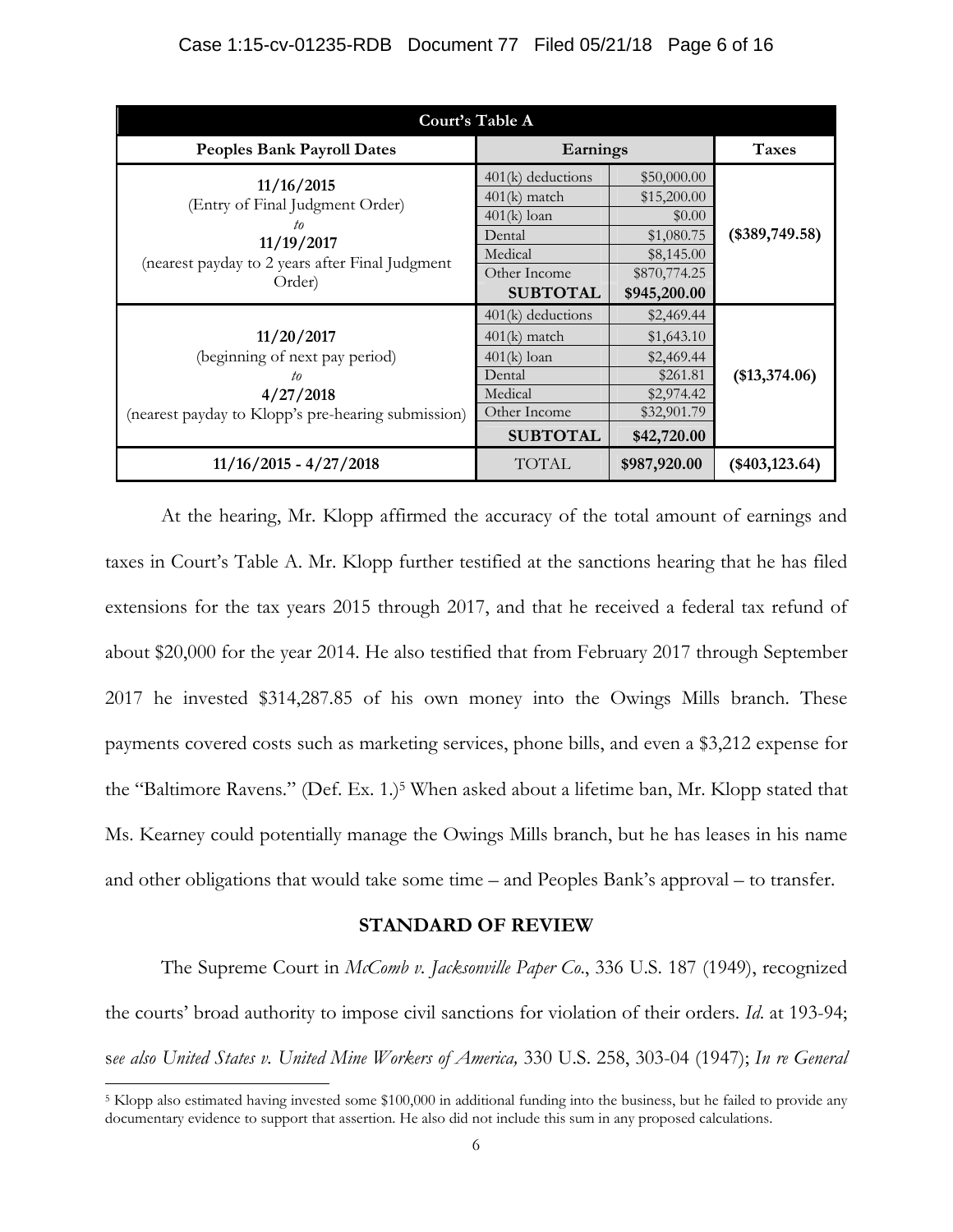*Motors Corp.,* 61 F.3d 256, 259 (4th Cir. 1995) ("The appropriate remedy for civil contempt is within the court's broad discretion."). Courts should fashion civil contempt sanctions to "serve either or both of two purposes: to coerce the contemnor into complying in the future with the court's order, or to compensate the complainant for losses resulting from the contemnor's past noncompliance." *Colonial Williamsburg Found. v. Kittinger Co.*, 792 F. Supp. 1397, 1407 (E.D. Va. 1992), *aff'd*, 38 F.3d 133 (4th Cir. 1994) (quoting *Perfect Fit Industries, Inc. v. Acme Quilting Co.,* 673 F.2d 53, 56 (2d Cir.), *cert. denied,* 459 U.S. 832 (1982)). The remedy must be "remedial and compensatory and, unlike criminal contempt, nonpunitive*.*" *In re General Motors,* 61 F .3d at 258 (4th Cir. 1995); *accord Carbon Fuel Co. v. United Mine Workers of America*, 517 F.2d 1348, 1349 (4th Cir. 1975) (noting that civil contempt fines must not be "intended to vindicate the authority of the Court."). To that end, the sanctions must reflect the "least possible power adequate to the end proposed." *Spallone v. United States,* 493 U.S. 265, 280 (1990).

In determining what is necessary to enforce compliance, a court may consider "disgorgement of profits . . . as a means of deterring future violations" by the contemnor. *Colonial Williamsburg,* 792 F. Supp. at 1408 (citing *Oral–B Labs., Inc. v. Mi–Lor Corp.,* 810 F.2d 20, 25–26 (2d Cir. 1987)). Furthermore, a civil contempt fine "need not always [be] depend[e]nt on a demonstration of actual pecuniary loss." *Colonial Williamsburg,* 792 F. Supp. at 1407 (quoting *Manhattan Indus., Inc. v. Sweater Bee by Banff, Ltd.*, 885 F.2d 1, 5 (2d Cir. 1989) *cert. denied,* 494 U.S. 1029 (1990)) (internal quotation marks omitted); *see also Omega World Travel, Inc. v. Omega Travel and Shipping Agencies*, 905 F.2d 1530 (Table), 1990 WL 74305 (4th Cir. 1990) (unpublished) (imposing monetary sanction based on unquantifiable, intangible harms to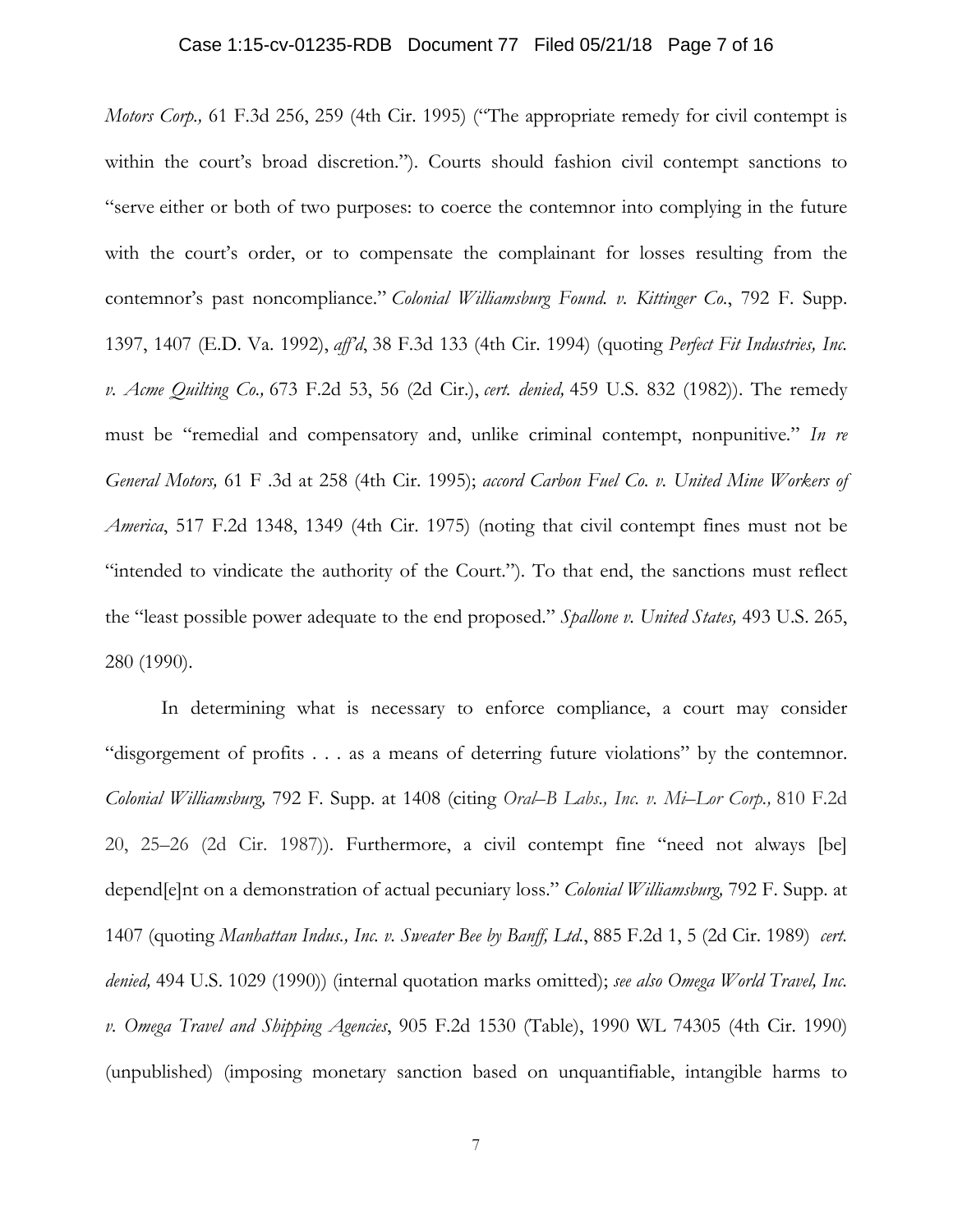#### Case 1:15-cv-01235-RDB Document 77 Filed 05/21/18 Page 8 of 16

"good will and business reputation"); *Manhattan Industries, Inc. v. Sweater Bee by Banff, Ltd.,* 885 F.2d 1, 6 (2d Cir. 1989) ("[A] contempt plaintiff is entitled to defendant's profits without submitting direct proof of injury.") (internal citations and quotations omitted); Dan B. Dobbs, in *Law of Remedies* § 2.8(2) (2d ed. 1993).

 To establish the appropriate amount of monetary sanctions for civil contempt, the standard of proof is a preponderance of the evidence. *General Motors*, 110 F.3d 1003, 1016- 1018 (4th Cir. 1997). The moving party bears the initial burden of proving the amount of income "attributable" to the contemptuous conduct. *Colonial Williamsburg*, 792 F. Supp. at 1407-08; *see also Nutramax Labs., Inc. v. Manna Pro Prod., LLC*, No. 0:16-CV-01255-JMC, 2017 WL 3276284, at \*5 (D.S.C. Aug. 2, 2017); *Schwartz v. Rent-A-Wreck of Am.*, 261 F. Supp. 3d 607, 621 (D. Md. 2017) (observing that courts look to burden-shifting approach in substantive trademark infringement law when fashioning monetary sanctions for civil contempt). The contemnor then bears the burden "to prove any deductions . . . from the gross revenues attributable to its contempt." *Colonial Williamsburg*, 792 F. Supp. at 1407; *accord Nutramax Labs.,*  2017 WL 3276284, at \*5.

### **ANALYSIS**

The Plaintiffs seek a multi-faceted approach to civil sanctions in this case. First, Plaintiffs argue that this Court should disgorge all of Klopp's earnings from Peoples Bank since the entry of the Final Judgment Order. Second, Plaintiffs demand that Mr. Klopp be banned from the mortgage industry for life, with no exceptions for limited roles related to human resources.<sup>6</sup>

<sup>6</sup> Plaintiffs have also suggested that this Court should extend the timeframe for Klopp's reporting obligations. In their papers focused on contempt, Plaintiffs initially requested a three-year extension of the timeframe for Klopp's reporting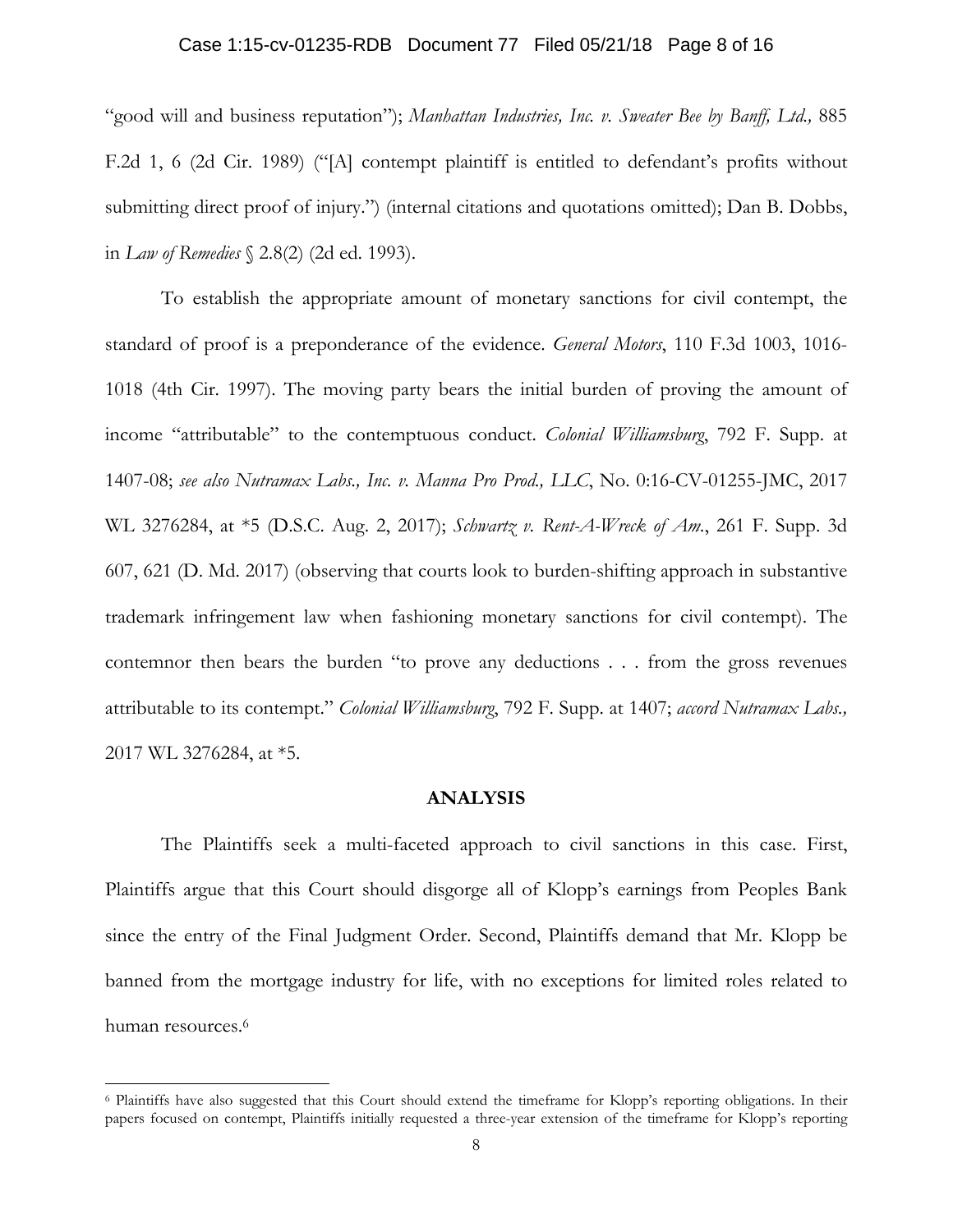#### Case 1:15-cv-01235-RDB Document 77 Filed 05/21/18 Page 9 of 16

Mr. Klopp argues that the Plaintiffs' requested sanctions are inappropriately punitive. Despite maintaining the right to appeal this Court's finding of contempt and referencing his alleged misunderstanding of the scope of the Stipulated Final Judgment and Order, Mr. Klopp has not sought a complete revocation of the Stipulated Final Judgment and Order.

### **I. Disgorgement**

Plaintiffs argue that Mr. Klopp has yet to comply with this Court's Orders, and therefore disgorging all income earned from Peoples Bank during the period of contemptuous conduct is the only way to fulfill the compensatory and coercive objectives of civil sanctions. Alternatively, Plaintiffs argue that a post-tax calculation would be appropriate, but only after Mr. Klopp establishes – through finalized tax returns – the amount of taxes actually paid.<sup>7</sup> The Plaintiffs have noted that his income appears to exceed that expected for an HR professional (*see* ECF No. 73), and they question whether he acted in an HR role in any fashion.

Defendant Klopp contends that disgorgement in *any* form would be punitive because Plaintiffs have not identified any actual damages in need of compensation. (ECF No. 68 at 10.) If the Court intends to set a specific disgorgement amount, Mr. Klopp argues that the Court should deduct business expenses and personal tax payments, and should – given the Plaintiffs' alleged inability to prove which income was attributable to his contempt – set the disgorgement at one-third of Klopp's income. (ECF No. 68 at 7 (citing *Colonial Williamsburg*, 792 F. Supp. at 1408; *Buffalo Wings Factory, Inc. v. Mohd,* 574 F. Supp. 2d 574, 582 (E.D. Va.

<u> 1989 - Johann Stein, marwolaethau a cyfan y cyfan y gynydd y gynydd y gynydd y gynydd y gynydd y gynydd y gyn</u>

obligations. (Appl. Show Cause Order at 10, ECF No. 54.) Given this Court's ruling as to his conduct requirements, *see infra*, ongoing reporting obligations will not be necessary. That said, this Court fully expects to be kept apprised of any difficulties Mr. Klopp may have with complying with this Court's orders.

Plaintiffs also briefed an inability to pay defense, but Mr. Klopp has not advanced this defense. (See ECF No. 68 at 10.)<br>7 Plaintiffs even suggest a two-step Order to account for any post-disgorgement changes to Mr. Klopp

such an approach would unnecessarily draw out these proceedings and undermine the compliance and compensation objectives of civil sanctions.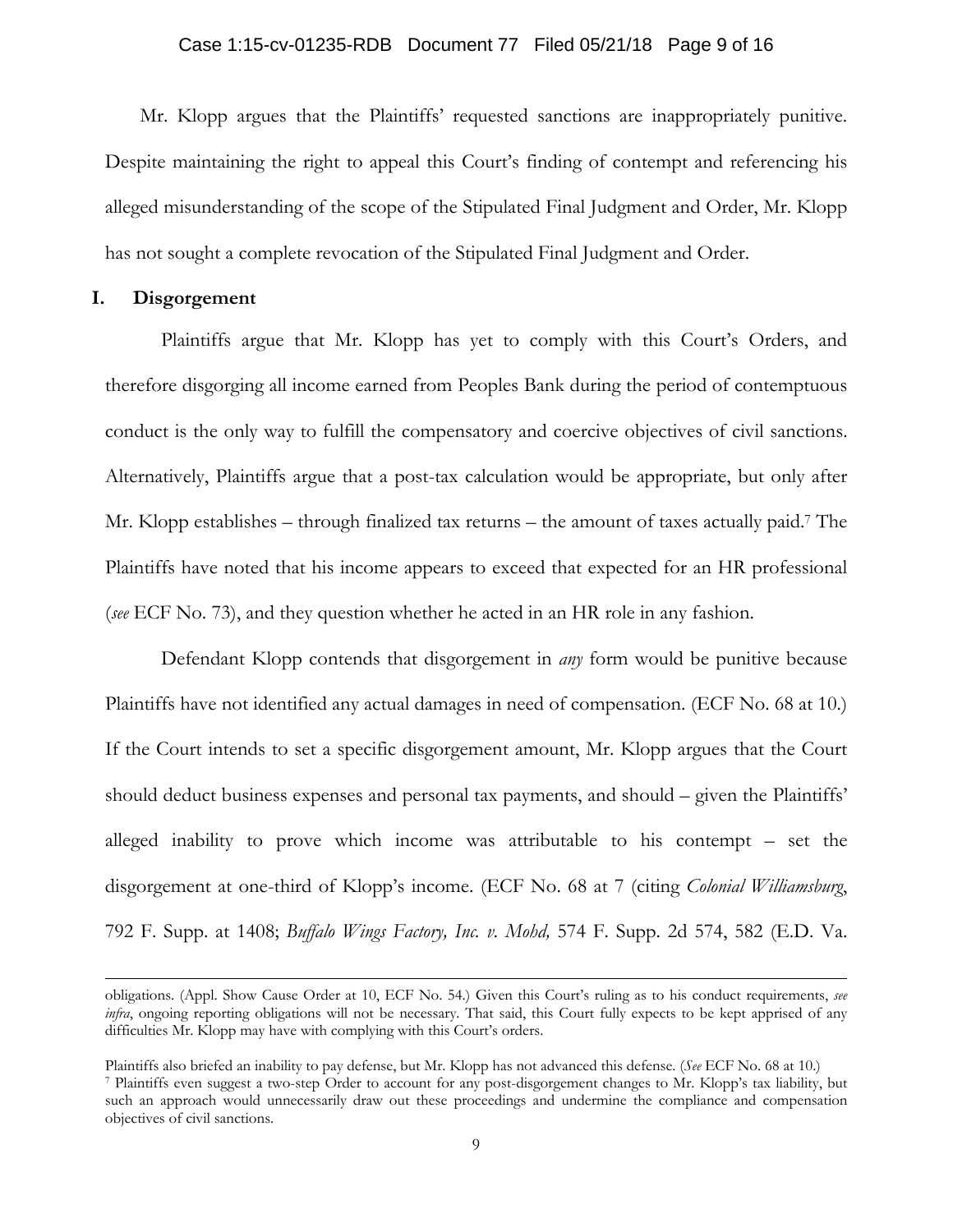## Case 1:15-cv-01235-RDB Document 77 Filed 05/21/18 Page 10 of 16

2008)).) Mr. Klopp's Status Report claims that since being held in contempt, he limited his role to "a personnel or human resources manager of the Owings Mills branch, a permitted activity under Paragraph 8(c) of the Stipulated Final Judgment." (ECF No. 72.) Mr. Klopp concedes that his compensation as a manager was based on the profitability of business, but he asserts that he does not have an "ownership" stake in the business.8

As an initial matter regarding disgorgement in this case, the Defendant's view that identified losses by specified consumers must undergird contempt sanctions would essentially render the Final Judgment Order in this case unenforceable. Furthermore, this Court has already recognized that "a disgorging of profits is warranted as a means of deterring future violations" by the contemnor and that a civil contempt fine may compensate *intangible* and *unquantifiable* harms. *Colonial Williamsburg*, 792 F. Supp. at 1407; *see also Omega World Travel,* 905 F.2d 1530 (Table), 1990 WL 74305; *Manhattan Industries,* 885 F.2d at 6. Similar to business reputation damages in *Omega*, 905 F.2d 1530, 1990 WL 74305, at \*4, and *Colonial Williamsburg*, 792 F. Supp. at 1407, Klopp's contemptuous conduct undermines the Plaintiffs' regulatory authority. The Nationwide Mortgage Licensing System and Registry posting requirement and the limitations on Mr. Klopp's participation in the mortgage industry are targeted at protecting borrowers from illegal kickback practices (*see* ECF No. 53 at ¶ 7), and Klopp's conduct obviated those protections. Disgorgement of Mr. Klopp's contemptuous

<sup>8</sup> Mr. Klopp further argued that receiving profits from the mortgage business does not violate the Court's Orders, but that view directly contradicts this Court's ruling at the contempt hearing. In the absence of an attempt to rescind the entire Stipulated Judgment, the issue of profits has already been resolved and is no longer before the Court. Furthermore, while the terms "profit" or "ownership" are not separately listed in the Final Judgment Order, any income earned through contemptuous conduct is subject to disgorgement.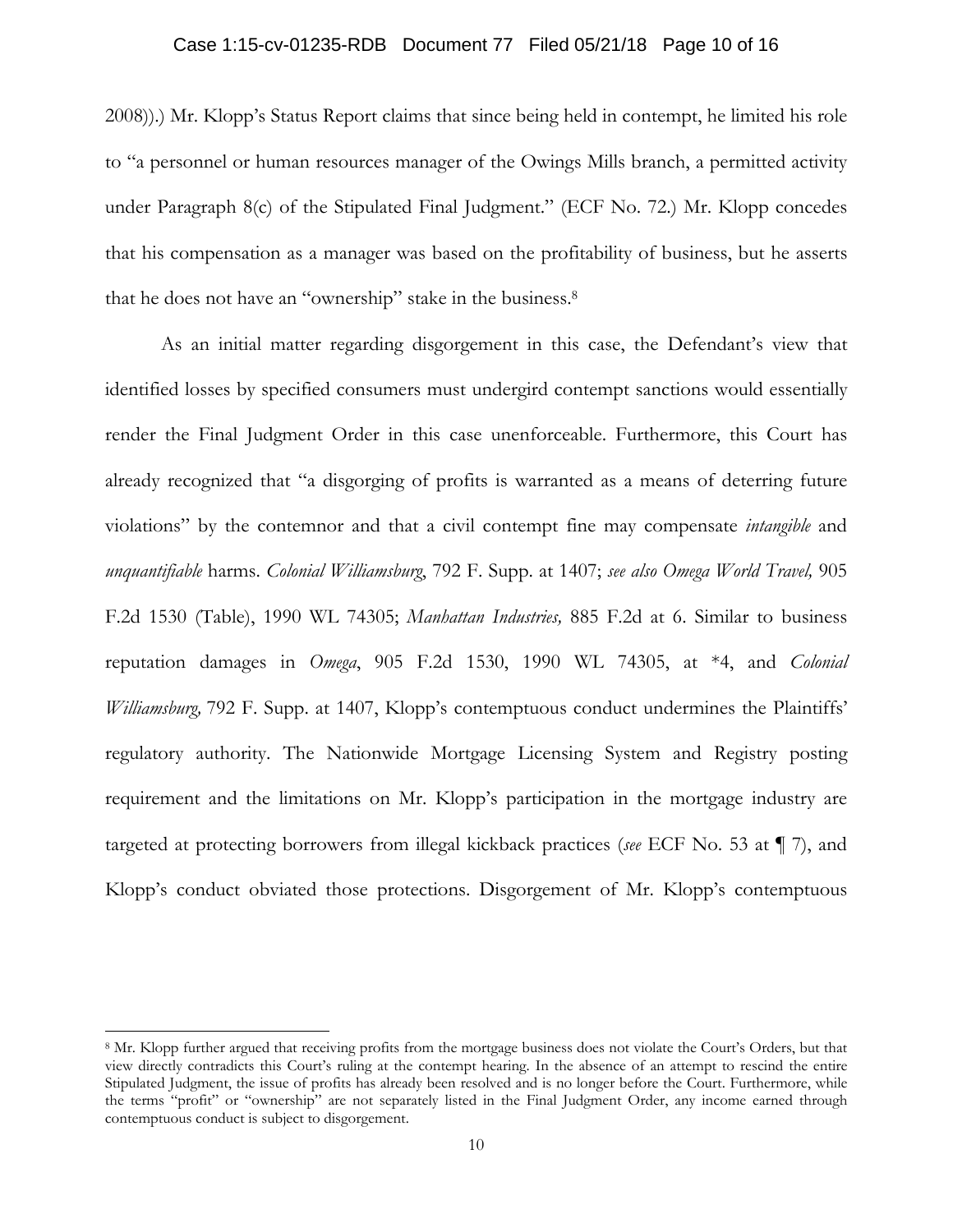#### Case 1:15-cv-01235-RDB Document 77 Filed 05/21/18 Page 11 of 16

income, to be paid to the Plaintiffs,<sup>9</sup> will therefore serve *both* the compliance and the compensation objectives of civil contempt sanctions.

To establish the appropriate amount of disgorgement, the moving party must first identify any income that is causally related to the contemptuous conduct. *Colonial Williamsburg*, 792 F. Supp. at 1407-08; *Schwartz,* 261 F. Supp. at 621. The contemnor then bears the burden "to prove any deductions . . . from the gross revenues attributable to its contempt." *Colonial Williamsburg*, 792 F. Supp. at 1407.

### **A. Contemptuous Income**

Plaintiffs have focused on proving and disgorging Klopp's *total* income, and they have disregarded that Klopp's contemptuous income should not include income properly earned in compliance with the Final Judgment Order. The first step in identifying the income that is causally related to Mr. Klopp's contempt is to establish the time period during which Mr. Klopp violated this Court's Orders. The evidence regarding his continued management activity and profits therefrom establishes that Mr. Klopp has yet to fully comply with this Court's Orders. The relevant time period for any disgorgement therefore runs from the date of Judgment, November 16, 2015 to the most recent pay period, April 27, 2018.

While Mr. Klopp objects to disgorgement of any income after November 16, 2017, the original expiration date of the Final Judgment Order (*see* ECF No. 53 at ¶¶ 6(b), 8, 17), this Court will not permit Klopp to be shielded by the expiration date of an Order with which he never complied. This Court's Order of Contempt alone was clearly insufficient to bring his

<sup>&</sup>lt;sup>9</sup> "If the relief provided is a fine, it is remedial when it is paid to the complainant, and punitive when it is paid to the court." *Hicks on Behalf of Feiock v. Feiock*, 485 U.S. 624, 632, 108 S. Ct. 1423, 1429, 99 L. Ed. 2d 721 (1988).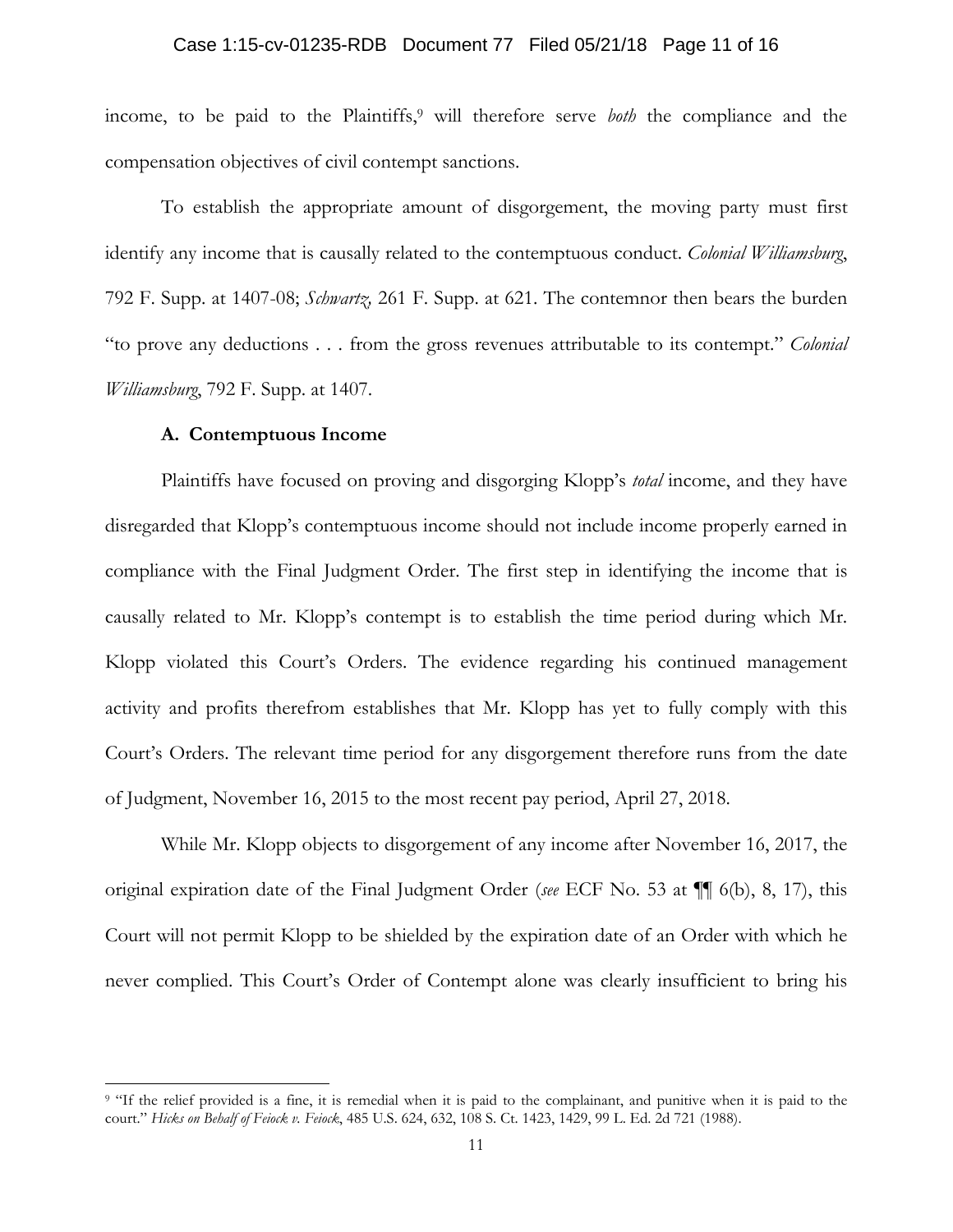### Case 1:15-cv-01235-RDB Document 77 Filed 05/21/18 Page 12 of 16

conduct into compliance with the original Final Judgment Order. Granting Klopp's request in this regard would fail to fulfill the coercive function of civil sanctions.

Between November 16, 2015 and April 27, 2018, Peoples Bank paid him a total of \$987,920.00. Mr. Klopp's testimony and argument at both the contempt and sanctions hearings establish that – based on his contract and compensation agreement, which was not amended after the Final Judgment Order – Mr. Klopp received a base salary of \$2,000 per month for his duties as an HR manager. From November 16, 2015 to April 27, 2018, this \$2,000 monthly salary generated a total of \$58,000.00 in income for Mr. Klopp. When this HR-based income is subtracted from the \$987,920.00 in total earnings from Peoples Bank, the total amount of *contemptuous* income comes to \$929,920.00.

#### **B. Deductions**

The next step is to identify any deductions proven by Mr. Klopp. *Colonial Williamsburg*, 792 F. Supp. at 1407. On this score, Mr. Klopp seeks deductions for at least \$314,287.85 in expenses from February 2017 to September 2017 and for \$403,123.64 in taxes withheld.

Rather than warrant a deduction from the potential disgorgement, Mr. Klopp's expenses provide further evidence of his contemptuous activity. Specifically, he paid for marketing services and for a \$3,212 expense to the "Baltimore Ravens." (Def. Ex. 1.) Personally paying for thousands of dollars of marketing services has nothing to do with serving in a personnel or HR role. Mr. Klopp's decision to invest his own money on expenditures that in themselves violated the Court's Order provides no basis for a deduction. In making each payment, he assumed the risk that he would not be given credit for such payments upon the Court's discovery of his contemptuous activity.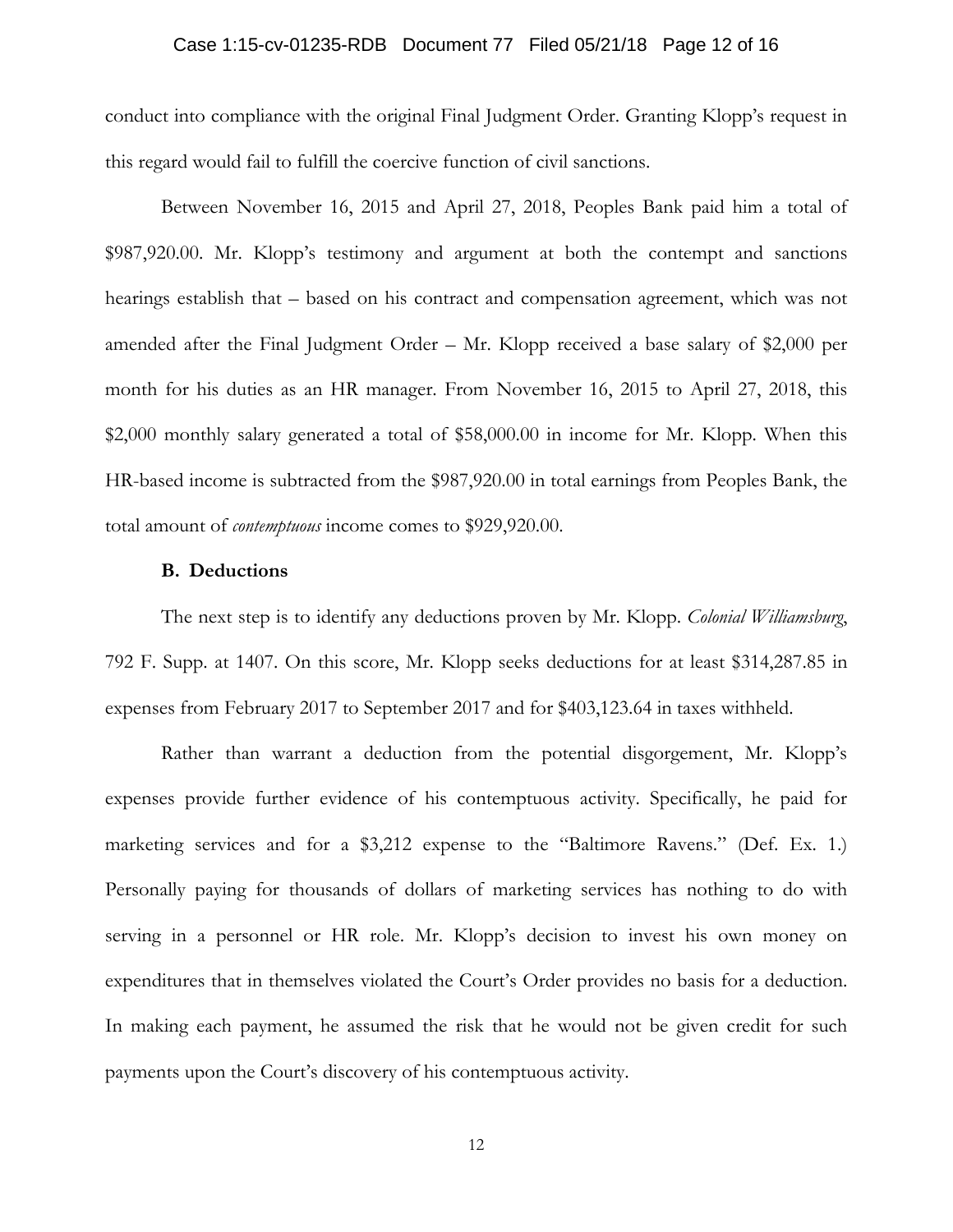#### Case 1:15-cv-01235-RDB Document 77 Filed 05/21/18 Page 13 of 16

Regarding his taxes, Mr. Klopp's records and testimony establish that Peoples Bank withheld \$403,123.64 in taxes for the period November 16, 2015 to April 27, 2018. (*See* ECF No. 68 at 8-9; Def. Ex. 2, ECF No. 68-2.) The Plaintiffs note that these taxes have not been fully "paid" until Klopp receives finalized refunds from the government for years 2015 through 2017. Plaintiffs argue that at this stage Klopp's withholdings are mere estimates that do not warrant any deduction at all. Plaintiffs' complete disregard for Mr. Klopp's tax payments would risk transforming the disgorgement remedy into a punitive sanction. Klopp has therefore met his burden in establishing a deduction for \$403,123.64 in taxes.<sup>10</sup> After deducting this amount from Klopp's contemptuous income, the total amount subject to disgorgement comes to \$526,796.36. The following table summarizes the analysis above.

| Court's Table B            |              |                  |                         |                          |                                            |  |  |  |
|----------------------------|--------------|------------------|-------------------------|--------------------------|--------------------------------------------|--|--|--|
|                            | Klopp's Data |                  | <b>Court's Analysis</b> |                          |                                            |  |  |  |
| Payroll<br><b>Dates</b>    | Earnings     | <b>Taxes</b>     | <b>Base</b><br>salary   | Contemptuous<br>Earnings | $Post-Tax$<br><b>Contemptuous Earnings</b> |  |  |  |
| 11/16/15<br>to<br>11/19/17 | \$945,200.00 | $(*389,749.58)$  | \$48,000.00             | \$897,200.00             | \$507,450.42                               |  |  |  |
| 11/20/17<br>to<br>4/27/18  | \$42,720.00  | (\$13,374.06)    | \$10,000.00             | \$32,720.00              | \$19,345.94                                |  |  |  |
| <b>TOTAL</b>               | \$987,920.00 | $(*403, 123.64)$ | \$58,000.00             | \$929,920.00             | \$526,796.36                               |  |  |  |

Under the burden-shifting approach to analyzing disgorgement, the parties have provided sufficient evidence of Mr. Klopp's compensation for this Court to identify \$526,796.36 as a justifiable amount of disgorgement. Mr. Klopp asks this Court to rely upon

<sup>&</sup>lt;sup>10</sup> The parties have not addressed whether deducting Klopp's overall tax withholdings from the contemptuous income would give Klopp a double deduction for those taxes withheld from the \$42,000.00 in HR-based salary income. This Court, however, will not engage in a *hypothetical* tax liability analysis, and whatever taxes can be said to have been withheld from the \$42,000 would not change this Court's discretionary analysis of whether \$526,796.36 in disgorgement sufficiently serves the compensatory and compliance functions of civil contempt sanctions.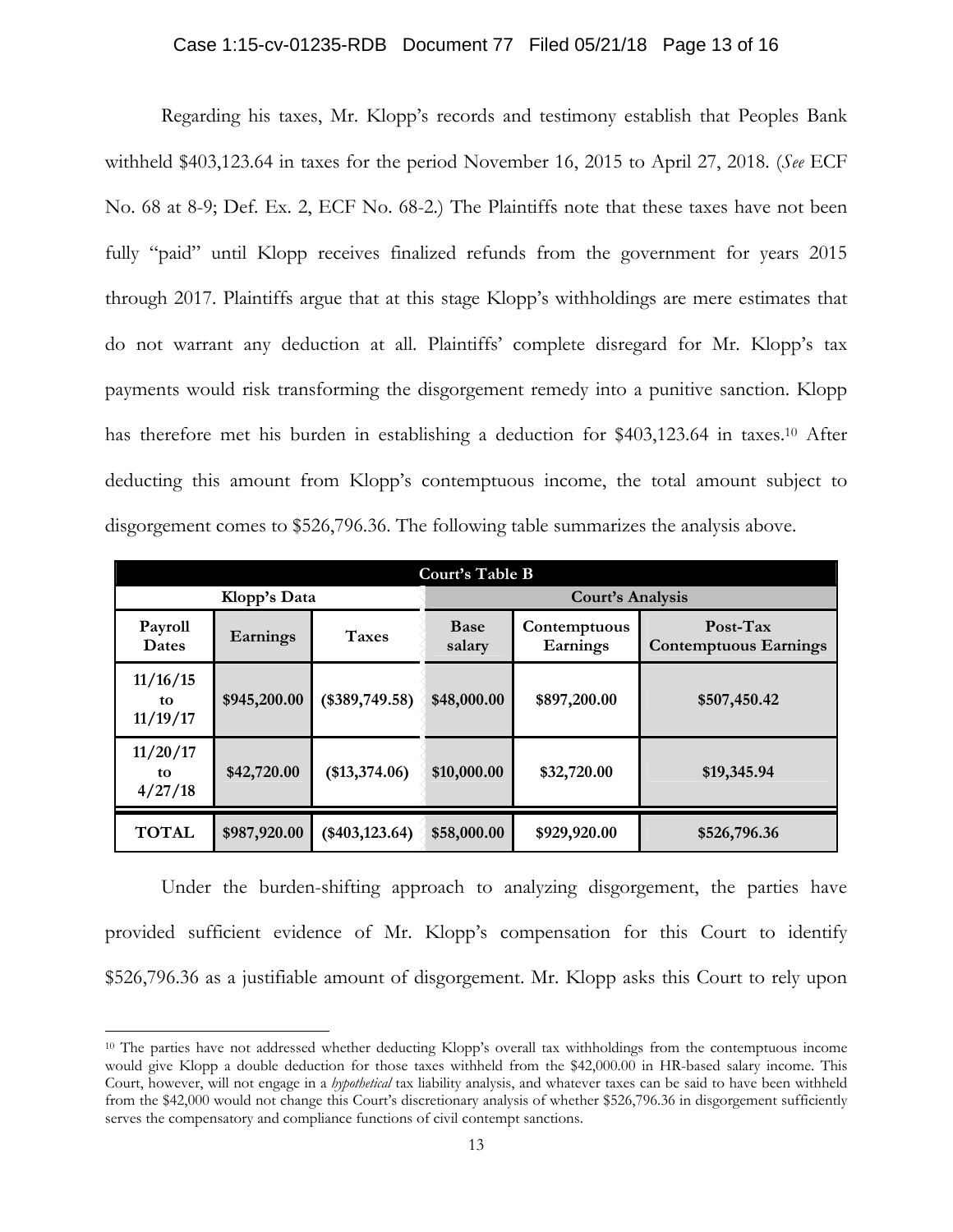#### Case 1:15-cv-01235-RDB Document 77 Filed 05/21/18 Page 14 of 16

cases where the court, faced with uncertainty as to the specific amount of contemptuous income, ordered that one-third of the proven revenues be disgorged. (ECF No. 68 at 5-6 (citing *Colonial Williamsburg,* 792 F. Supp. at 1407-08; *Buffalo Wings Factory,* 574 F. Supp. 2d at 582).) This Court need not fall back on an arbitrary fraction of Klopp's income. Notwithstanding potential amendments to Klopp's ultimate tax liability, the parties' submissions sufficiently establish that \$526,796.36 in disgorgement will fulfill the objectives of civil sanctions, especially when combined with the sanctions laid out below.

#### **C. Supersedeas Bond**

Under Rule 62(d) of the Federal Rules of Civil Procedure, Mr. Klopp may stay this Court's monetary judgment to pursue an appeal if he posts a supersedeas bond. Local Rule 110 of this Court provides that, "the amount of any supersedeas bond filed to stay execution of a money judgment pending appeal shall be 120% of the amount of the judgment plus an additional \$500 to cover costs on appeal." L.R. 110.1(a) (D. Md. 2016). This Court sees no reason to depart from the Local Rule and will therefore require any supersedeas bond to be in the amount of \$632,655.63, which is \$500 more than 120% of \$526,796.36. Such a bond must be posted within 14 days of any notice of appeal.

### **II. Conduct Requirements**

Regarding Plaintiffs' demand that Mr. Klopp be banned from the mortgage industry for life, Plaintiffs contend that such a ban is "the only way to ensure compliance." (ECF No. 67 at 7.) Defendant Klopp again argues that such a penalty would be punitive, noting that other Defendants in this case were banned for three years. (ECF No. 68 at 10.) He also testified that extricating himself from the business would require some time and consultation with Peoples Bank.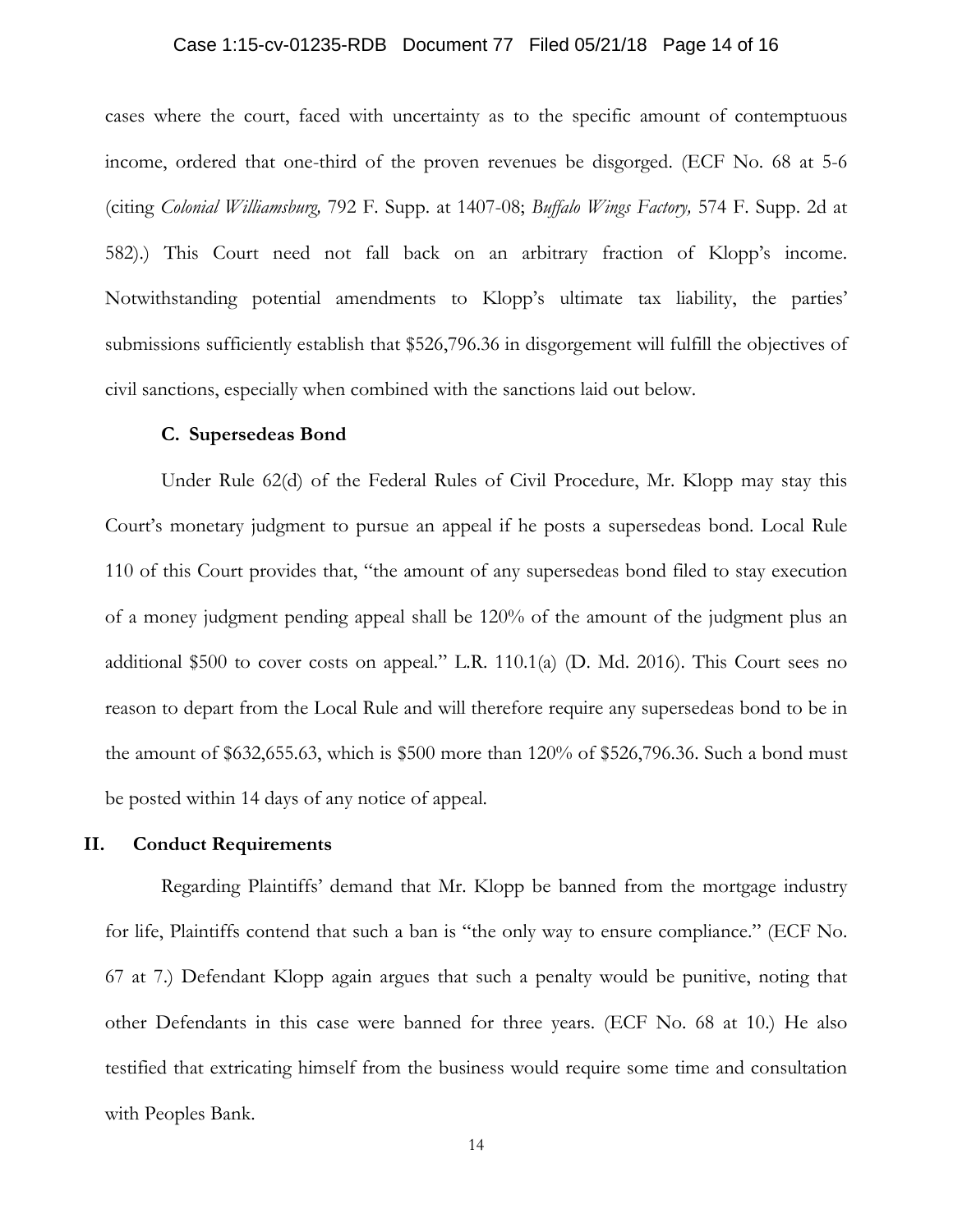#### Case 1:15-cv-01235-RDB Document 77 Filed 05/21/18 Page 15 of 16

Plaintiffs have not convinced this Court that a lifetime ban represents the "least possible power adequate to the end proposed," *Spallone,* 493 U.S. at 280, and such a sanction would appear to be designed to vindicate the authority of the Court, which is only permissible with criminal contempt, *Carbon Fuel*, 517 F.2d at 1349. Rather, to coerce Mr. Klopp to comply with the requirement that – for a period of two years – he strictly limit his participation in the mortgage industry, this Court will extend this requirement for another two years and remove the exception for work as a "personnel or human-resources manager" found in Paragraph  $8(c)$ of the Final Judgment Order. Removing the source of Mr. Klopp's alleged confusion will help him to bring his conduct in full compliance with this Court's Orders. To ensure further clarity, this two-year absolute bar applies to any and all activity within the mortgage industry, including consulting and working for other mortgage banks. Mr. Klopp is forewarned that any questions about this ban should be immediately directed to his counsel or this Court.

To further enable Mr. Klopp's compliance, Mr. Klopp will have 10 days from the date of this Order to completely remove himself from any and all obligations within the mortgage industry. He may collect his base salary through the date of the sanctions hearing, May 16, 2018, but may not receive any compensation from Peoples Bank for work after that date. This Order is not meant to prohibit payments or reimbursements related to the requisite transfer of any assets or other interests in Peoples Bank. Consistent with Paragraph 9 of the Final Judgment Order, Mr. Klopp must also post this Sanctions Order on the Nationwide Mortgage Licensing System and Registry website within 60 days of this Order.